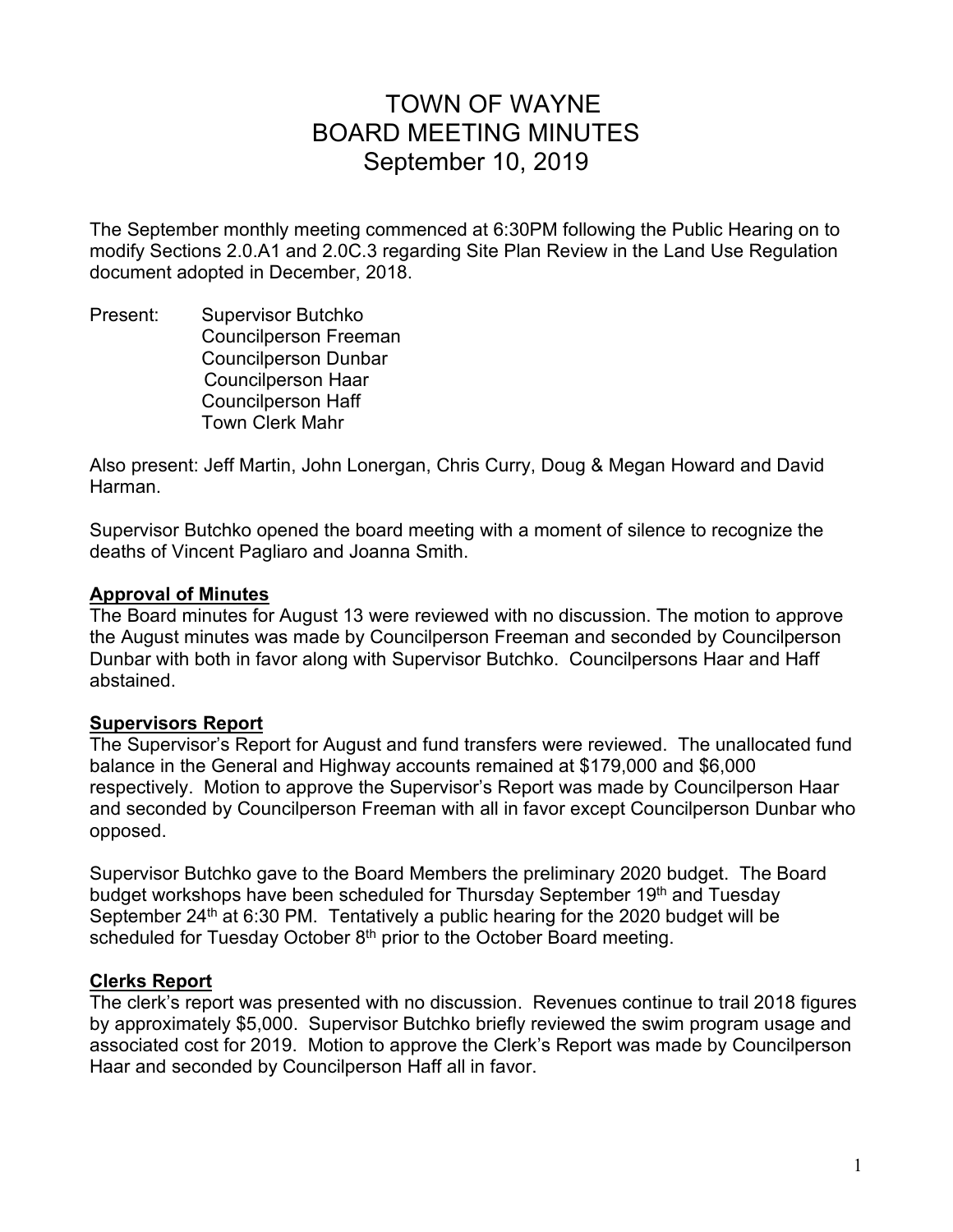Abstract 9 Vouchers submitted were broken down by:

| • General Account    | <b>Vouchers 271-303</b> | \$18,171.61 |
|----------------------|-------------------------|-------------|
| • Highway Account    | Vouchers 91-109         | \$15,748.39 |
| $\bullet$ TA Account | Voucher 35-39           | \$7,019.46  |
| $\bullet$ SL Account | Voucher 9               | \$206.91    |

## **Justice Report**

Justice report was reviewed with no discussion.

## **Assessor**

No report.

## **Highway Superintendent Report**

Highway Superintendent Howard discussed the need to make name changes to Utter and Plaisted roads. The section of Town road between County Route 95 (West Waneta Lake Road) and Wixson Road, presently known as Plaisted Road will be recognized as a continuation of Wixson Road. The section of Town road between County Route 95 and Shorewood Drive, presently known as Utter Road will be recognized as a continuation of Shorewood Drive. Supervisor Butchko will send a letter to 9-1-1 Emergency Services requesting the change.

Highway Superintendent Howard reviewed the results of a meeting he and Supervisor Butchko had with Dawn Sutkin from the NYS DOT regarding CHIPS reimbursement procedures. The appropriate forms were filled out and submitted for getting reimbursement for the Keuka Hill Road project. Reimbursement monies will be received from the PAVE NY, Extreme weather and CHIPS programs. Following this reimbursement there is an estimated \$99,500 available in the CHIPS program to start the repair work on Coryell Road. A drainage pipe has been installed on Coryell and needs to settle before repairs can begin. Other road work activity for the month included:

- 1- Installation of (3) drainage pipes on Mohawk Road
- 2- Repaving East Lake Road where the new culvert was installed in 2018
- 3- Widening of East Lake Road by Corning Landing. Paving to be done on September 11<sup>th</sup>.

The boat launch repair project will start within the next couple of weeks depending on weather. Superintendent Howard is also working with Darlene Swarthout on the playground projects. Supervisor Butchko stated the Town will look for some additional ways to assist with funding the playground project.

# **Code & Zoning Officer**

Review of monthly report was presented with no discussion.

Motion to approve the changes in the Site Plan review section of the LUR that removed Sections 2.0.A.1.a & 2.0.C.3 and removed "also" from section 2.0.A.1.b. was made by Councilperson Freeman and seconded by Councilperson Dunbar with all in favor.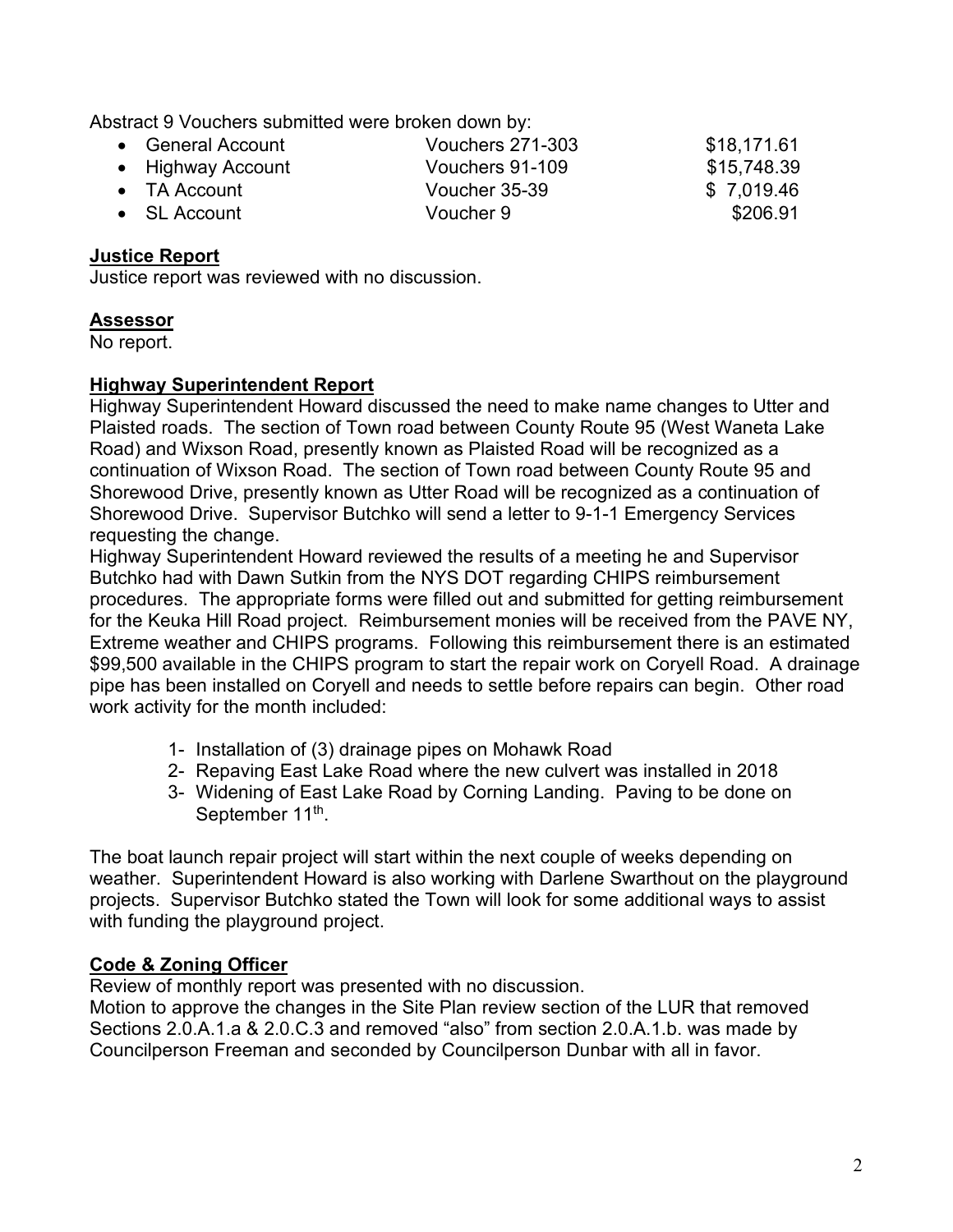The approved Zoning Board meeting minutes for August were reviewed with no discussion. The Planning Board meeting minutes were still in draft format because their next meeting is scheduled for September16.

Councilperson Freeman reviewed her discussion with Code Enforcement Officer Harrop with regards to regarding the changing of the LUR map to reflect an increase in the mixed hamlet use. Councilperson Freeman stated that the area that is being changed was not zoned for commercial use in the previous LUR. Councilperson Dunbar stated that the reason for the change now was to keep the acreage for commercial use the same from the old LUR at 37 acres and that currently the property is being used for commercial. Supervisor Butchko suggested the Board review with legal what the proper procedure is to enact the change.

# **Watershed**

July watershed report was presented with no discussion.

## **Dog Control Officer**

The Dog license monthly report was reviewed with no discussion. Dog Control Officer Howard discussed the construction of a kennel facility on the Town Hall grounds. Costing options need to be reviewed regarding number of stalls, construction, supplies and safety considerations. Councilperson Haar reviewed her visit to the Town of Urbana to see their kennel setup. Councilperson Dunbar made a motion that the board approve a construction project not to exceed \$12,000. The motion was seconded by Councilperson Haar with all in favor. Supervisor Butchko stated he anticipated the budget monies to be used will come out of the buildings and grounds reserve.

#### **History Group**

No report.

#### **Old Business**

Councilperson Haff asked to review the vouchers regarding the work performed by Larson Engineering. Supervisor Butchko and Highway Superintendent Howard stated the work was on (3) topics:

- 1- Reviewing the road status at 1455 Keuka Village Road as it related to the hillside of the local resident.
- 2- Reviewed the status of the drainage pipe by the Orchard residence.
- 3- Evaluation of the Coryell Road repair project.

#### **Public Comments**

Mr. Jeff Martin suggested a counter be installed to measure boat launch usage.

#### **New Business**

At 7:45 PM the Town Board went into executive session to discuss a personnel issue and cell tower contract. At 8:20 PM the Town Board came out of executive session with the action to send the initial contract back to Airosmith Cellular with revisions recommended by legal. No additional action needs to be taken on the personal issue at this time.

#### **Announcements**

The next Town Board Meeting will be on Tuesday October 8th.